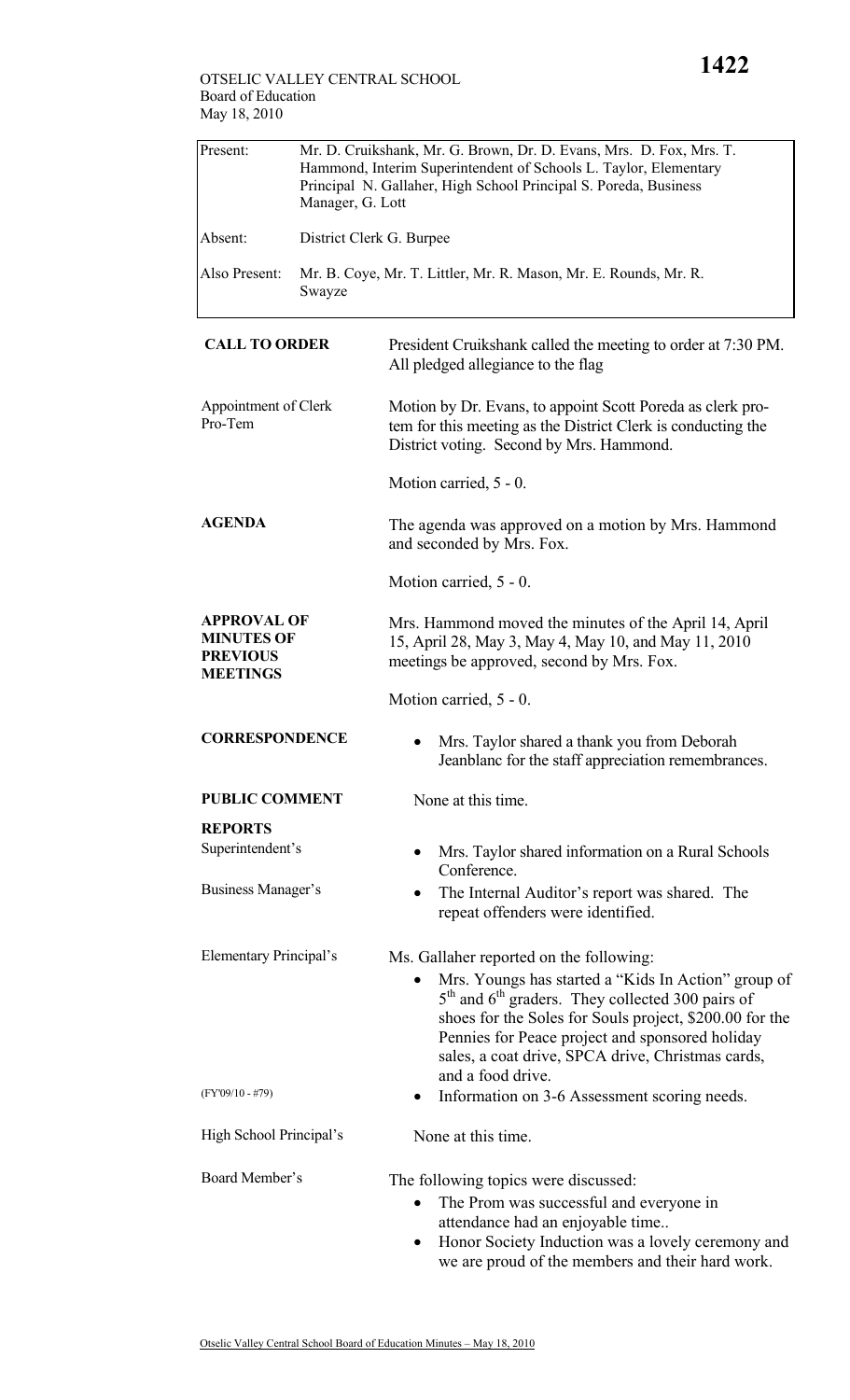Motion carried,  $5 - 0$ .

**UNFINISHED BUSINESS** 

Financial Reports (FY'09/10 - #78)

None at this time.

## **NEW BUSINESS**  Personnel Recommendations Retirement Resignation Motion by Dr. Evans, upon the recommendation of the Superintendent of Schools, to approve the following personnel recommendations: Motion by Mr. Brown, upon the recommendation of the Superintendent of Schools, to accept the following retirement resignation with much regret: Deborah Jeanblanc Effective June 30, 2010 after 26 years of service to the District. Second by Dr. Evans. Motion carried,  $5 - 0$ . Tenure Appointments **Lisa Moseley – Elementary Teacher**  Motion by Mrs. Fox, upon the recommendation of the Superintendent of Schools, that Lisa Moseley, 3562 Cheningo-Solon Pond Road, Cincinnatus NY 13155, having successfully completed her probationary period and having permanent certification as a Pre-K – 6 teacher, certification number 116607412, be granted a tenure appointment in the tenure area of elementary education, retroactive to September 3, 2008.. Second by Mrs. Hammond. Motion carried, 5 - 0. **Rosemary McGrath – Elementary Teacher**  Motion by Mrs. Hammond, upon the recommendation of the Superintendent of Schools, that Rosemary McGrath, 3948 Highland Rd, Cortland NY 13045, having successfully completed her probationary period (September 8, 2007 – September 7, 2010), and having certification in Early Childhood Education (Birth to Grade 2) and Childhood Education (Grades 1-6), certification number 1898895, be granted a tenure appointment in the tenure area of elementary education, effective September 9, 2010. Second by Mr. Brown. Motion carried, 5 - 0. Probationary Period Extensions **Sarah Eschen – Special Education Teacher**  Motion by Mr. Brown, upon the recommendation of the Superintendent of Schools, to extend the probationary period of Sarah Eschen through June 30, 2011. Second by Mr. Cruikshank.

Motion carried, 5 - 0.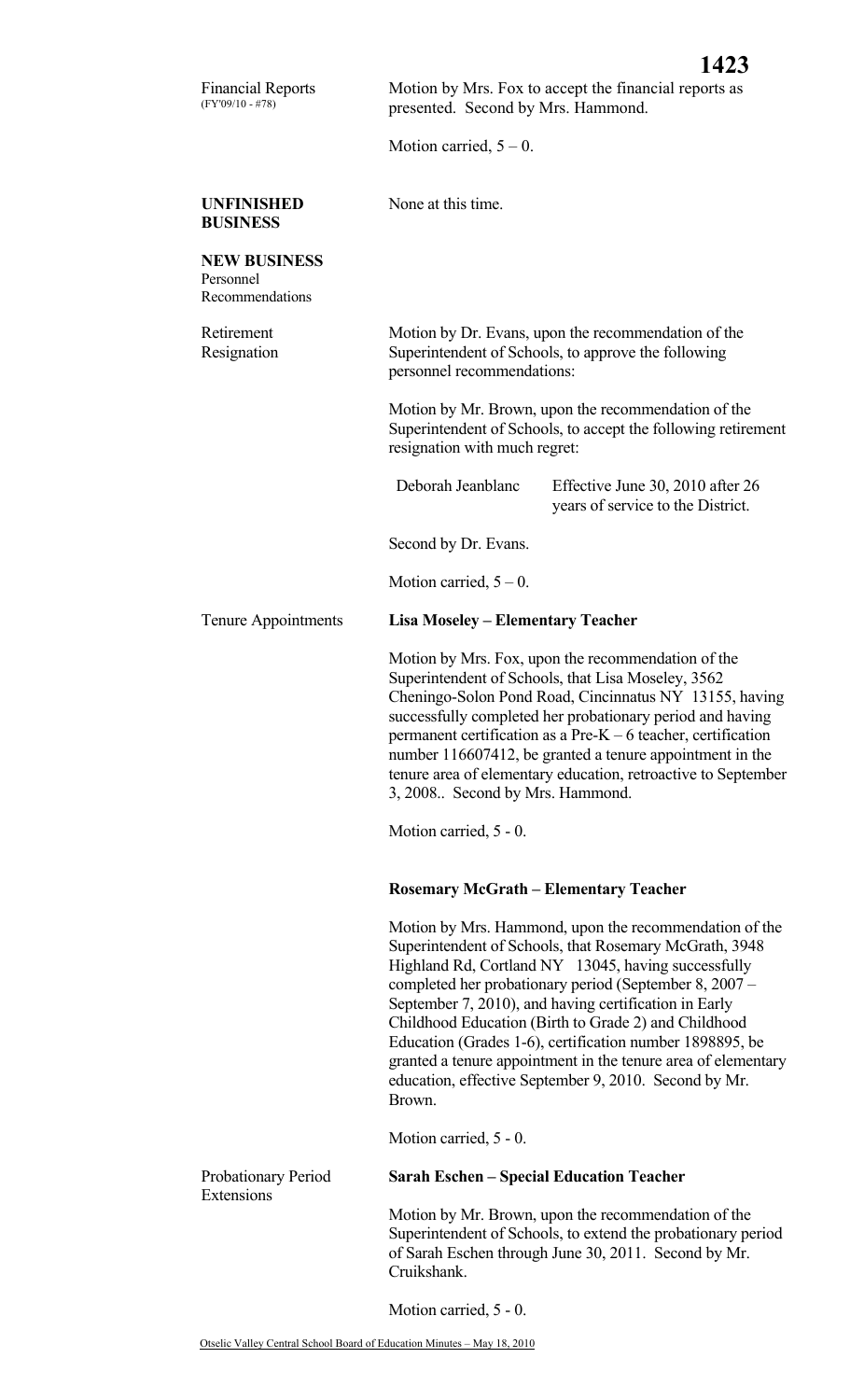## **Jean Sutton – Home Economics Teacher**

Motion by Mrs. Fox, upon the recommendation of the Superintendent of Schools, to extend the probationary period of Jean Sutton through June 30, 2011. Second by Mr. Brown.

Motion carried, 5 - 0.

| Confidential<br><b>Employees Working</b><br>Conditions                                          | Motion by Mrs. Fox, upon the recommendation of the<br>Superintendent of Schools, to approve the working conditions<br>for the confidential employees, effective July 1, 2010.<br>Second by Dr. Evans.                                                                              |  |
|-------------------------------------------------------------------------------------------------|------------------------------------------------------------------------------------------------------------------------------------------------------------------------------------------------------------------------------------------------------------------------------------|--|
|                                                                                                 | Motion carried, 5 - 0.                                                                                                                                                                                                                                                             |  |
| <b>Business</b><br>Administrator and<br><b>Building Principals</b><br><b>Working Conditions</b> | Motion by Dr. Evans upon the recommendation of the<br>Superintendent of Schools, to approve the working conditions<br>for a business administrator and building principals, effective<br>July 1, 2010. Second by Mr. Brown.                                                        |  |
|                                                                                                 | Motion carried, 5 - 0.                                                                                                                                                                                                                                                             |  |
| Policy Manual – First<br>Reading - School<br><b>Volunteer Policy</b>                            | This meeting constitutes the first reading of the school<br>volunteer policy of the Otselic Valley Central School Policy<br>Manual.                                                                                                                                                |  |
| Appointment of<br>Privacy Officer                                                               | Motion by Mrs. Fox, upon the recommendation of the<br>Superintendent of Schools, to appoint Jan Wentworth as the<br>privacy officer for health insurance for the remainder of the<br>2009-2010 school year. Second by Mrs. Fox.                                                    |  |
|                                                                                                 | Motion carried, 5 - 0.                                                                                                                                                                                                                                                             |  |
| Request for the Use of<br>the Gymnasium                                                         | Motion by Mrs. Fox upon the recommendation of the<br>Superintendent of Schools, to approve the use of the junior-<br>senior high school gymnasium by the First Baptist Church of<br>South Otselic for a free basketball clinic on July 12 through<br>July 16. Second by Dr. Evans. |  |
|                                                                                                 | Motion carried, 5 - 0.                                                                                                                                                                                                                                                             |  |
| Committee on Special<br>Education<br>Recommendations                                            | Motion by Dr. Evans, to accept the Committee on Special<br>Education recommendations resulting from the meetings on<br>April 12, April 13, April 16, April 26, April 30, May 3, May<br>4, and May 10, 2010. Second by Mrs. Hammond.                                                |  |
|                                                                                                 | Motion carried, 5 - 0.                                                                                                                                                                                                                                                             |  |
| Transportation<br>Request to a<br>Parochial School                                              | Motion by Mr. Brown, upon the recommendation of the<br>Superintendent of Schools, to approve District transportation<br>for the following students to the New Life Christian School in<br>Randallsville for the 2010-2011 school year:                                             |  |
|                                                                                                 | Suzanne Grace Drumheiser requested by<br><b>Suzanne Drumheiser</b><br>Matthew Wetterer requested by Matthew and<br>Penny Wetterer                                                                                                                                                  |  |
|                                                                                                 | Second by Mrs. Hammond.                                                                                                                                                                                                                                                            |  |
|                                                                                                 | Motion carried, 5 - 0.                                                                                                                                                                                                                                                             |  |
| Reorganizational<br><b>Meeting Date</b>                                                         | Motion by Dr. Evans, upon the recommendation of the<br>Superintendent of Schools, to set the date of July 7, 2010 as<br>the date of the reorganizational meeting.                                                                                                                  |  |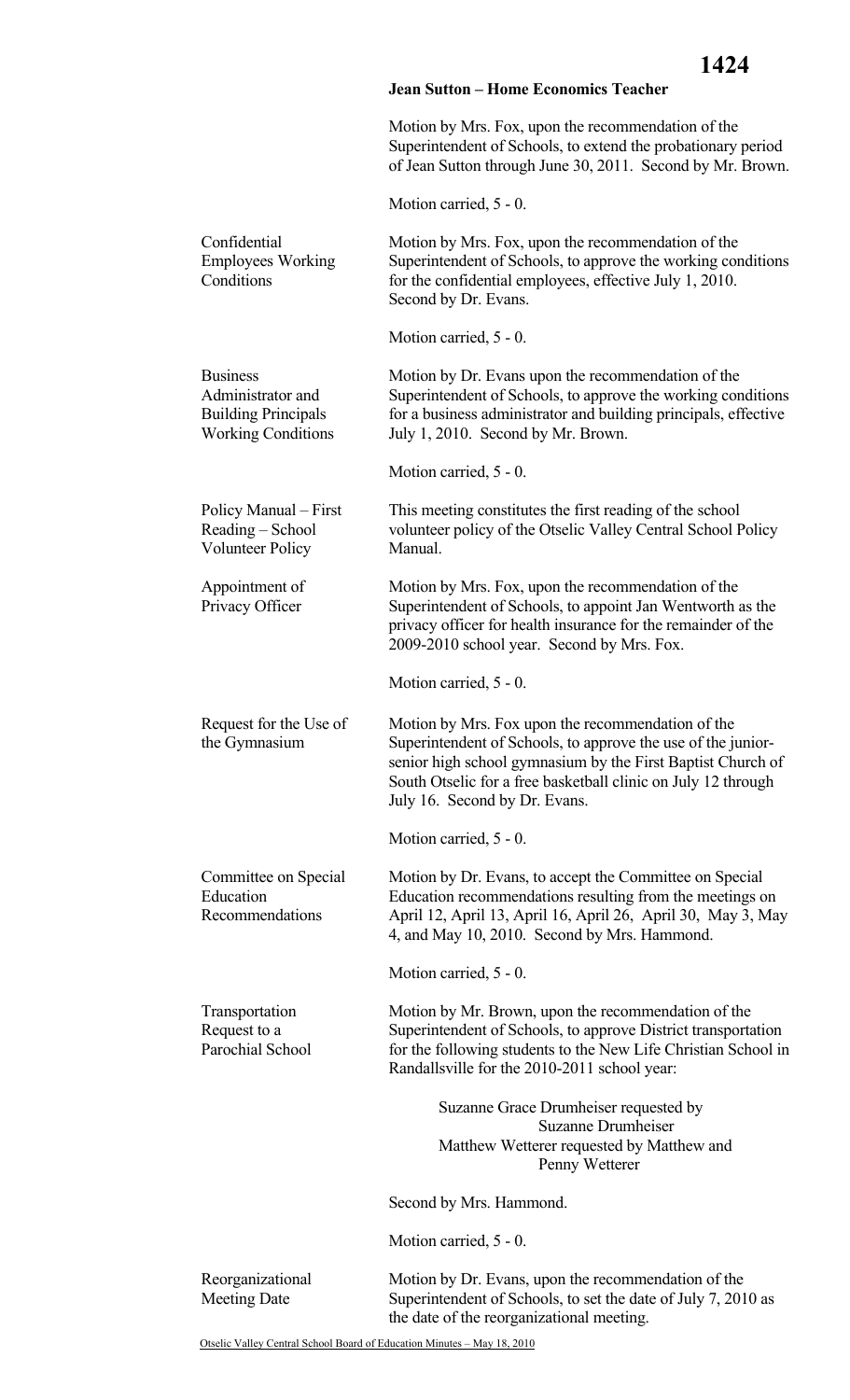|                                               |                                                                                                                                                                                                                                                                  | ⊥┱┙┙                                                    |  |
|-----------------------------------------------|------------------------------------------------------------------------------------------------------------------------------------------------------------------------------------------------------------------------------------------------------------------|---------------------------------------------------------|--|
|                                               | Second by Mrs. Hammond.                                                                                                                                                                                                                                          |                                                         |  |
|                                               | Motion carried, 5 - 0.                                                                                                                                                                                                                                           |                                                         |  |
| Governor's Expanded<br>Retirement Incentive   | Motion by Mrs. Hammond, upon the recommendation of the<br>Superintendent of Schools, to adopt the following resolution:                                                                                                                                          |                                                         |  |
|                                               | BE IT RESOLVED, pending enactment of Program Bill<br>#249, the Governor's expanded retirement incentive, the<br>Board of Education resolves to offer Part "B" to eligible<br>employees who submit their resignation within 45 days of<br>enactment of Bill #249. |                                                         |  |
|                                               | Second by Mr. Brown.                                                                                                                                                                                                                                             |                                                         |  |
|                                               | Motion carried, 5 - 0.                                                                                                                                                                                                                                           |                                                         |  |
| Formation of a New<br>Club                    | Motion by Mrs. Fox, upon the recommendation of the<br>Superintendent of Schools, to approve the formation of the<br>Kids In Action club at the elementary school. Second by Dr.<br>Evans.                                                                        |                                                         |  |
|                                               | Motion carried, 5 - 0.                                                                                                                                                                                                                                           |                                                         |  |
| <b>Executive Session</b>                      | Motion by Mrs. Hammond to enter executive session at 8:17<br>PM for the purpose of a particular personnel matter. Second<br>by Mrs. Fox.                                                                                                                         |                                                         |  |
|                                               | Motion carried, 5 - 0.                                                                                                                                                                                                                                           |                                                         |  |
| <b>Open Session</b>                           | Motion by Mrs. Fox to resume open session at 8:59 PM.<br>Second by Mr. Brown.                                                                                                                                                                                    |                                                         |  |
|                                               | Motion carried, 5 - 0.                                                                                                                                                                                                                                           |                                                         |  |
| Appointment of a<br>Marching Band<br>Director | Motion by Dr. Evans, upon the recommendation of the<br>Superintendent of Schools, to appoint John Decker as the<br>marching band director for the 2009-2010 school year at a<br>pro-rated stipend. Second by Mrs. Fox.                                           |                                                         |  |
|                                               | Motion carried, 5 - 0.                                                                                                                                                                                                                                           |                                                         |  |
| <b>Voting Results</b>                         | Motion by Dr. Evans to accept the following results of the<br>District Voting:<br>Budget Vote:<br>235 Yes<br><b>Bus Proposition:</b><br>197 Yes<br><b>Board Member Election:</b>                                                                                 | 70 No<br>99 No<br>96 William Waltz<br>210 Gregory Brown |  |
|                                               | Second by Mrs. Hammond.                                                                                                                                                                                                                                          |                                                         |  |
|                                               | Motion carried, 5 - 0.                                                                                                                                                                                                                                           |                                                         |  |
| <b>PUBLIC COMMENT</b>                         | None at this time.<br>$\bullet$                                                                                                                                                                                                                                  |                                                         |  |
| <b>ADJOURNMENT</b>                            | Motion by Dr. Evans, second by Mrs. Fox, to adjourn the<br>meeting at 9:25 PM.                                                                                                                                                                                   |                                                         |  |
|                                               | Motion carried, $5 - 0$ .                                                                                                                                                                                                                                        |                                                         |  |
|                                               | Submitted by,                                                                                                                                                                                                                                                    |                                                         |  |
|                                               | Gail Evans Burpee<br>District Clerk                                                                                                                                                                                                                              |                                                         |  |